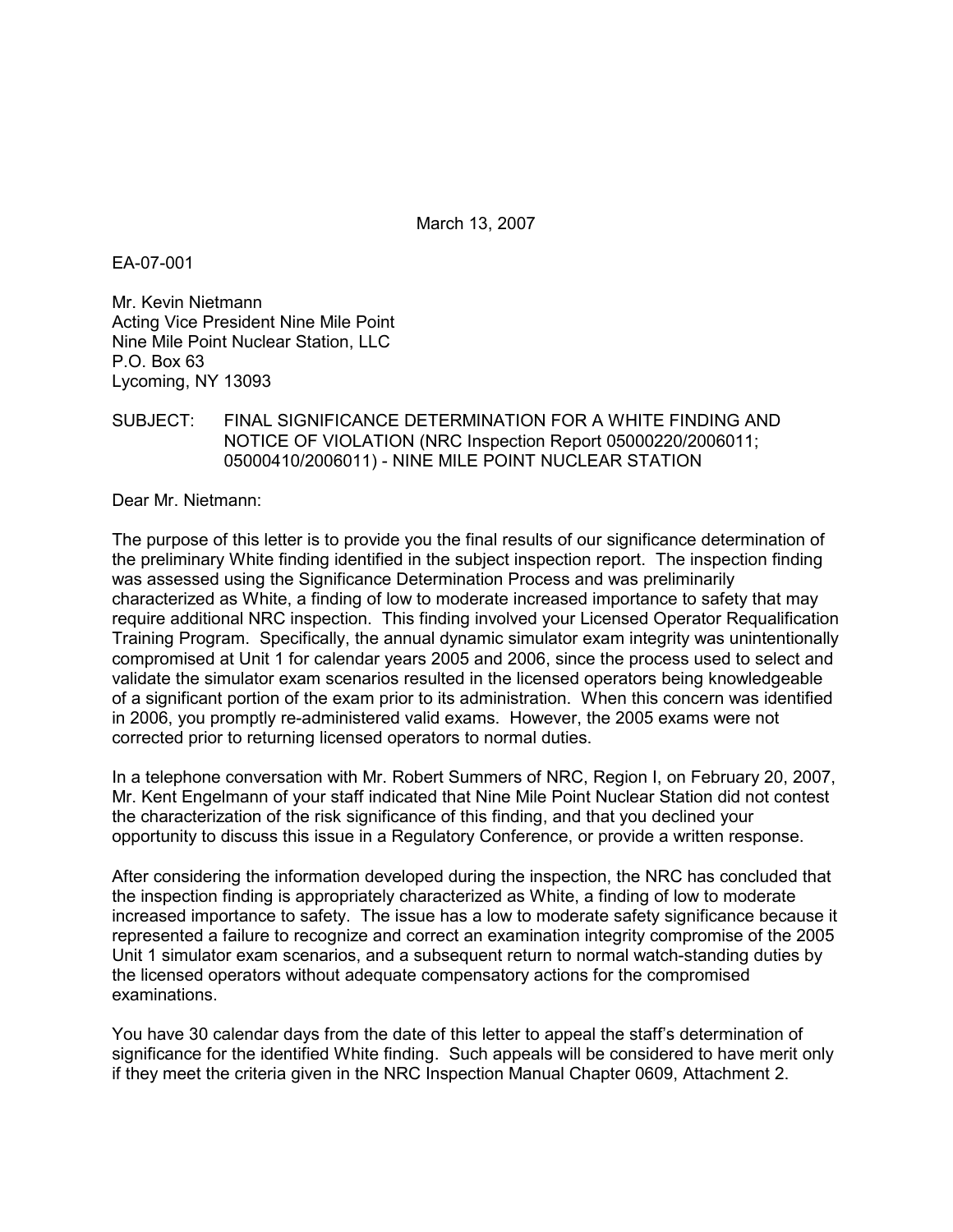Mr. Kevin Nietmann 2

The NRC will assess plant performance for this issue in accordance with Inspection Manual Chapter 0305, and we will use the NRC Action Matrix to determine the most appropriate NRC response. We will notify you, by separate correspondence, of that determination.

In addition, the NRC has determined that this issue involved a violation of 10 CFR 55.49, as cited in the attached Notice of Violation (Notice). The circumstances surrounding the violation are described in detail in the subject inspection report. In accordance with the NRC Enforcement Policy, the Notice is considered an escalated enforcement action because it is associated with a White finding.

You are required to respond to this letter, and should follow the instructions specified in the enclosed Notice when preparing your response.

In accordance with 10 CFR 2.390 of the NRC's "Rules of Practice," a copy of this letter, its enclosure, and your response, will be made available electronically for public inspection in the NRC Public Document Room or from the NRC's document system (ADAMS), accessible from the NRC Web site at http://www.nrc.gov/reading-rm/adams.html. To the extent possible, your response should not include any personal privacy, proprietary, or safeguards information so that it can be made available to the Public without redaction.

Sincerely,

**/RA/**

Samuel J. Collins Regional Administrator

Docket No: 50-220 License No: DPR-63

Enclosure: Notice of Violation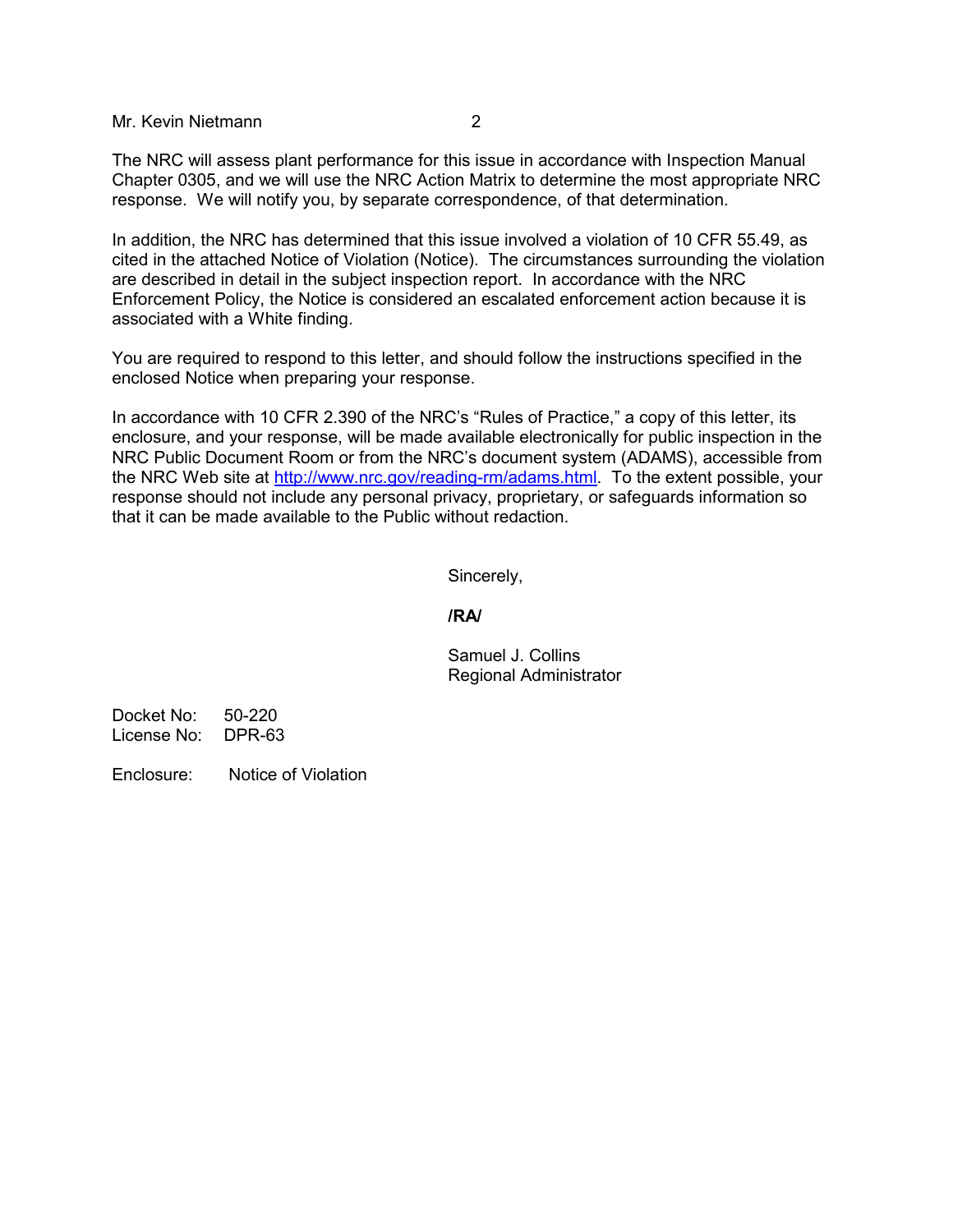Mr. Kevin Nietmann 3

cc w/encl:

- M. J. Wallace, President, Constellation Generation
- M. Heffley, Senior Vice President and Chief Nuclear Officer
- C. W. Fleming, Esquire, Senior Counsel, Constellation Energy Group, LLC
- M. J. Wetterhahn, Esquire, Winston and Strawn
- P. Smith, President, New York State Energy, Research, and Development Authority
- J. Spath, Program Director, New York State Energy Research and Development Authority
- P. D. Eddy, Electric Division, NYS Department of Public Service
- C. Donaldson, Esquire, Assistant Attorney General, New York Department of Law

Supervisor, Town of Scriba

- T. Judson, Central NY Citizens Awareness Network
- D. Katz, Citizens Awareness Network
- T. Shortell, Manager, Nuclear Training
- S. Glenn, INPO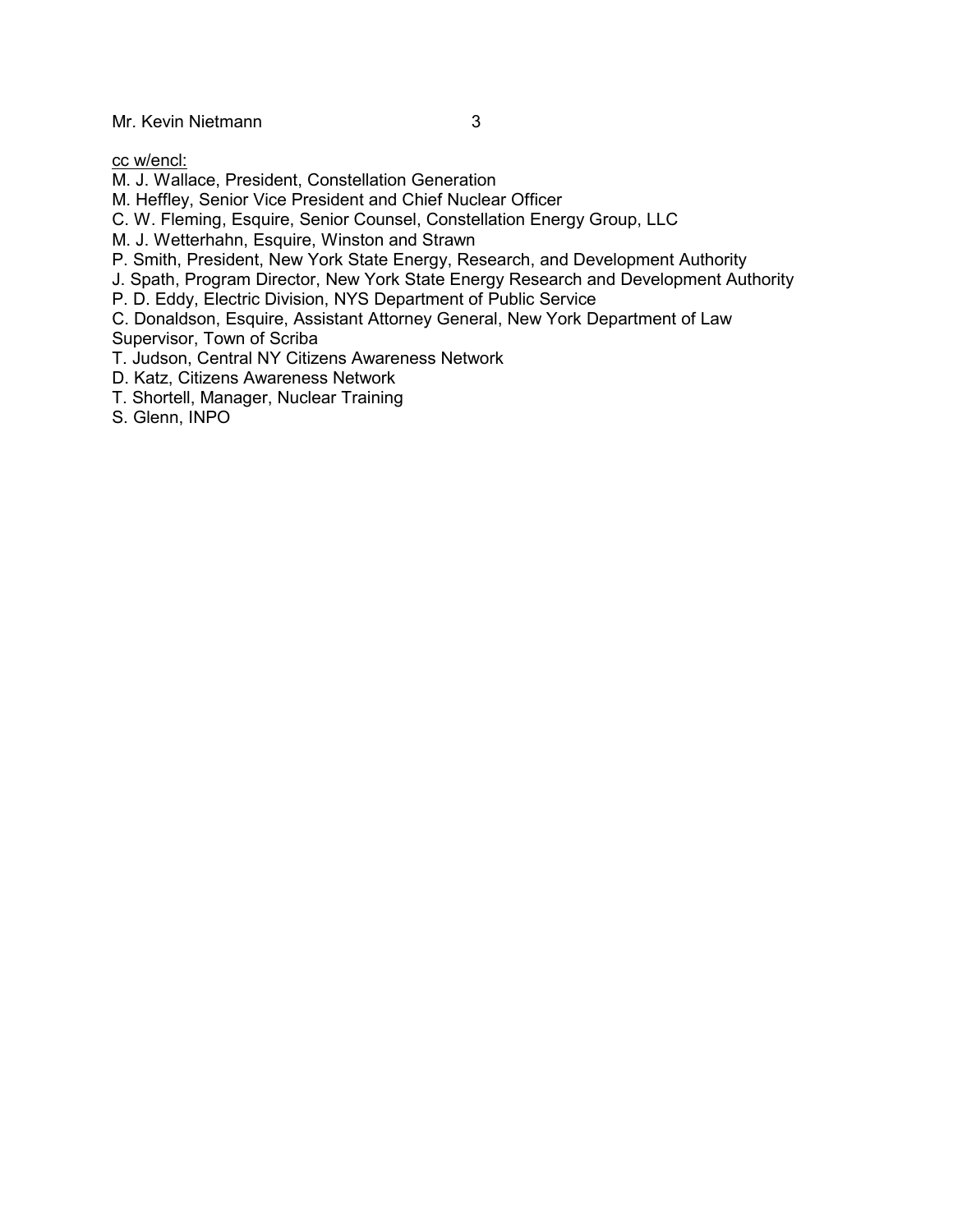## cc w/encl:

M. J. Wallace, President, Constellation Generation

M. Heffley, Senior Vice President and Chief Nuclear Officer

C. W. Fleming, Esquire, Senior Counsel, Constellation Energy Group, LLC

- M. J. Wetterhahn, Esquire, Winston and Strawn
- P. Smith, President, New York State Energy, Research, and Development Authority
- J. Spath, Program Director, New York State Energy Research and Development Authority
- P. D. Eddy, Electric Division, NYS Department of Public Service

C. Donaldson, Esquire, Assistant Attorney General, New York Department of Law

Supervisor, Town of Scriba

- T. Judson, Central NY Citizens Awareness Network
- D. Katz, Citizens Awareness Network
- T. Shortell, Manager, Nuclear Training
- S. Glenn, INPO

Distribution w/encl:

| DISTINGUIDED WEITCH |                                         |
|---------------------|-----------------------------------------|
| ADAMS (PARS)        | M Dapas, DRA                            |
| <b>SECY</b>         | Enforcement Coordinators RII, RIII, RIV |
| CA.                 | E Hayden, OPA                           |
| <b>OEMAIL</b>       | H Bell, OIG                             |
| <b>OEWEB</b>        | G Caputo, OI                            |
| L Reyes, EDO        | L Tremper, OC                           |
| W Kane, DEDR        | D Screnci/N Sheehan, RI                 |
| C Carpenter, OE     | B McDermott, DRP                        |
| L Lopez, OE         | K Farrar, RI                            |
| O Samuel, OE        | D Holody, RI                            |
| D Solorio, OE       | R Summers, RI                           |
| L Trocine, OE       | A DeFrancisco, RI                       |
| S Bogle, OE         | C O'Daniell, RI                         |
| L Chandler, OGC     | A Blough, DRS                           |
| B Jones, OGC        | J Caruso, Chief Examiner, DRS           |
| M Elwood, OGC       | L Cline, SRI - NMP                      |
| J Dyer, NRR         | E Knutson, RI - NMP                     |
| M Weber, NRR        | K Kolek, OA - NMP                       |
| B Boger, NRR        | DRS Master Exam File C Bixler           |
| J Lubinski, NRR     | (w/concurrences)                        |
| D Pickett, PM, NRR  | R1DRP Mail                              |
| J Lamb, OEDO        | Region I OE Files (with concurrences)   |
| S Collins, RA       |                                         |

**SUNSI Review Complete: RJS (Reviewer's Initials**) ADAMS Document Accession No.: ML070720217

# DOCUMENT NAME: C:\FileNet\ML070720217.wpd

After declaring this document "An Official Agency Record" it will be released to the Public. **To receive a copy of this document, indicate in the box:** "**C**" = Copy without attachment/enclosure "**E**" = Copy with attachment/enclosure "**N**" = No copy

| <b>OFFICE</b> | RI/ORA          | <b>RI/DRS</b> | <b>RI/DRP</b>     | <b>RI/DRS</b> | <b>RI/DRS</b>   |  |
|---------------|-----------------|---------------|-------------------|---------------|-----------------|--|
| <b>NAME</b>   | <b>RSummers</b> | <b>MSvkes</b> | <b>BMcDermott</b> | CCahill       | ABlough         |  |
| <b>DATE</b>   | 02/22/07        | 02/23/07      | 02/26/07          | 02/28/07      | 03/2/07         |  |
|               |                 |               |                   |               |                 |  |
| <b>OFFICE</b> | RI/ORA          | RI/RC         | <b>OE</b>         | <b>NRR</b>    | RI/RA           |  |
| <b>NAME</b>   | DHolody         | KFarrar       | MFahay*           | RPascarelli*  | <b>SCollins</b> |  |

OFFICIAL RECORD COPY

\*via e-mail from D. Starkey on 3/8/07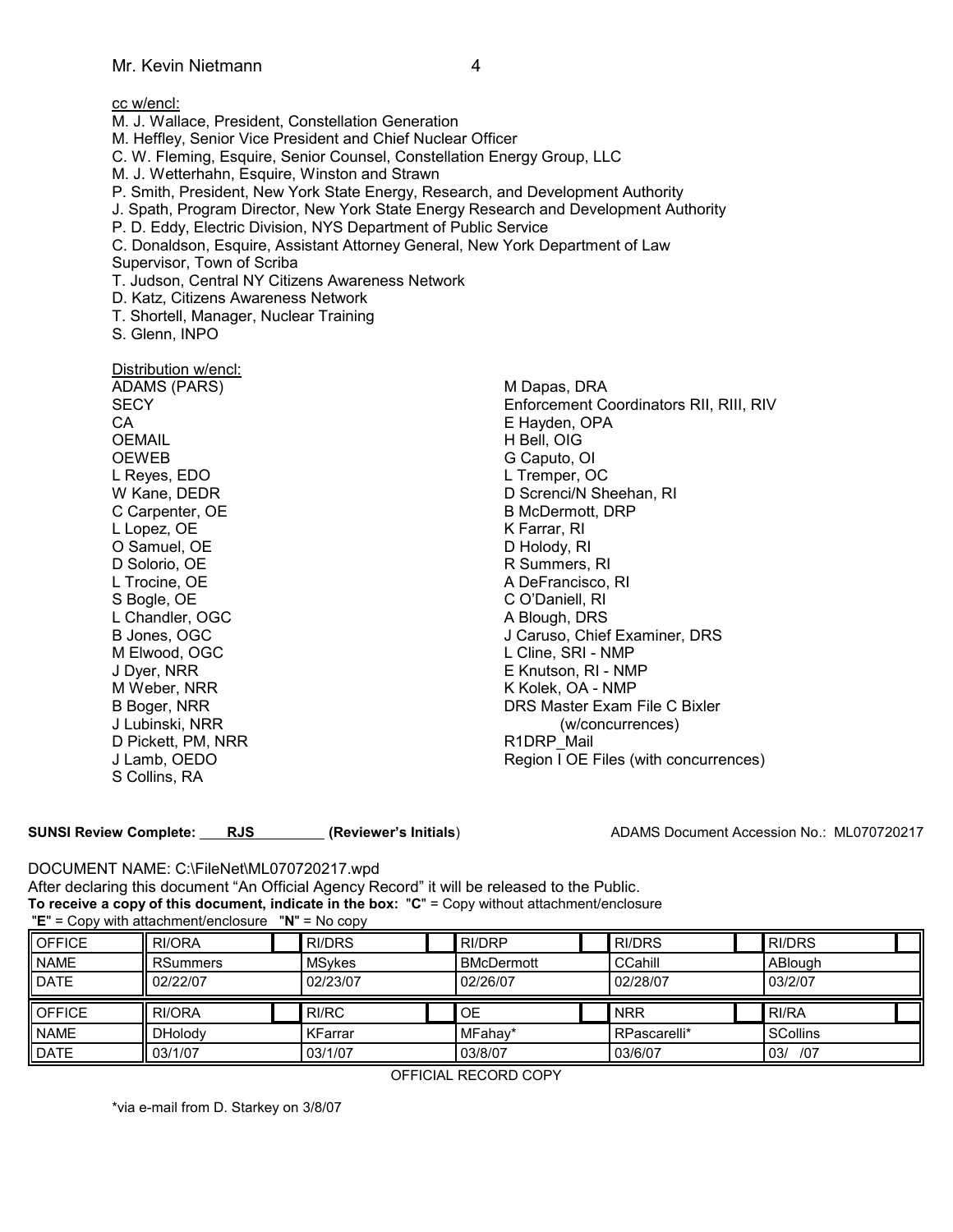### **Enclosure**

#### NOTICE OF VIOLATION

Nine Mile Point Nuclear Station, LLC Docket No. 50-220 Nine Mile Point Nuclear Station Unit 1 License No. DPR-63

EA-07-001

During an NRC inspection conducted on October 16, 2006 through January 9, 2007, a violation of NRC requirements was identified. In accordance with the NRC Enforcement Policy, the violation is listed below:

10 CFR 55.49, requires, in part, that facility licensees shall not engage in any activity that compromises the integrity of any application, test, or examination required by this part. The integrity of a test or examination is considered compromised if any activity, regardless of intent, affected, or, but for detection, would have affected the equitable and consistent administration of the test or exam.

Contrary to the above, the facility licensee engaged in an activity that compromised the integrity of the annual operating (simulator) exam at Unit 1 for calendar years 2005 and 2006 that affected the equitable and consistent administration of the exam. Specifically, the process used to select and validate the simulator exam scenarios resulted in the licensed operators being knowledgeable of a significant portion of the exam prior to its administration.

This violation is associated with a White SDP finding.

Pursuant to the provisions of 10 CFR 2.201, Nine Mile Point Nuclear Station, LLC is hereby required to submit a written statement or explanation to the U.S. Nuclear Regulatory Commission, ATTN: Document Control Desk, Washington, DC 20555 with a copy to the Regional Administrator, Region I, and a copy to the NRC Resident Inspector at the facility that is the subject of this Notice, within 30 days of the date of the letter transmitting this Notice of Violation (Notice). This reply should be clearly marked as a "Reply to a Notice of Violation; EA-07-001" and should include: (1) the reason for the violation, or, if contested, the basis for disputing the violation or severity level, (2) the corrective steps that have been taken and the results achieved, (3) the corrective steps that will be taken to avoid further violations, and (4) the date when full compliance will be achieved. Your response may reference or include previous docketed correspondence, if the correspondence adequately addresses the required response. If an adequate reply is not received within the time specified in this Notice, an order or a Demand for Information may be issued as to why the license should not be modified, suspended, or revoked, or why such other action as may be proper should not be taken. Where good cause is shown, consideration will be given to extending the response time.

If you contest this enforcement action, you should also provide a copy of your response, with the basis for your denial, to the Director, Office of Enforcement, United States Nuclear Regulatory Commission, Washington, DC 20555-0001.

Because your response will be made available electronically for public inspection in the NRC Public Document Room or from the NRC's document system (ADAMS), accessible from the NRC Web site at http://www.nrc.gov/reading-rm/adams.html, to the extent possible, it should